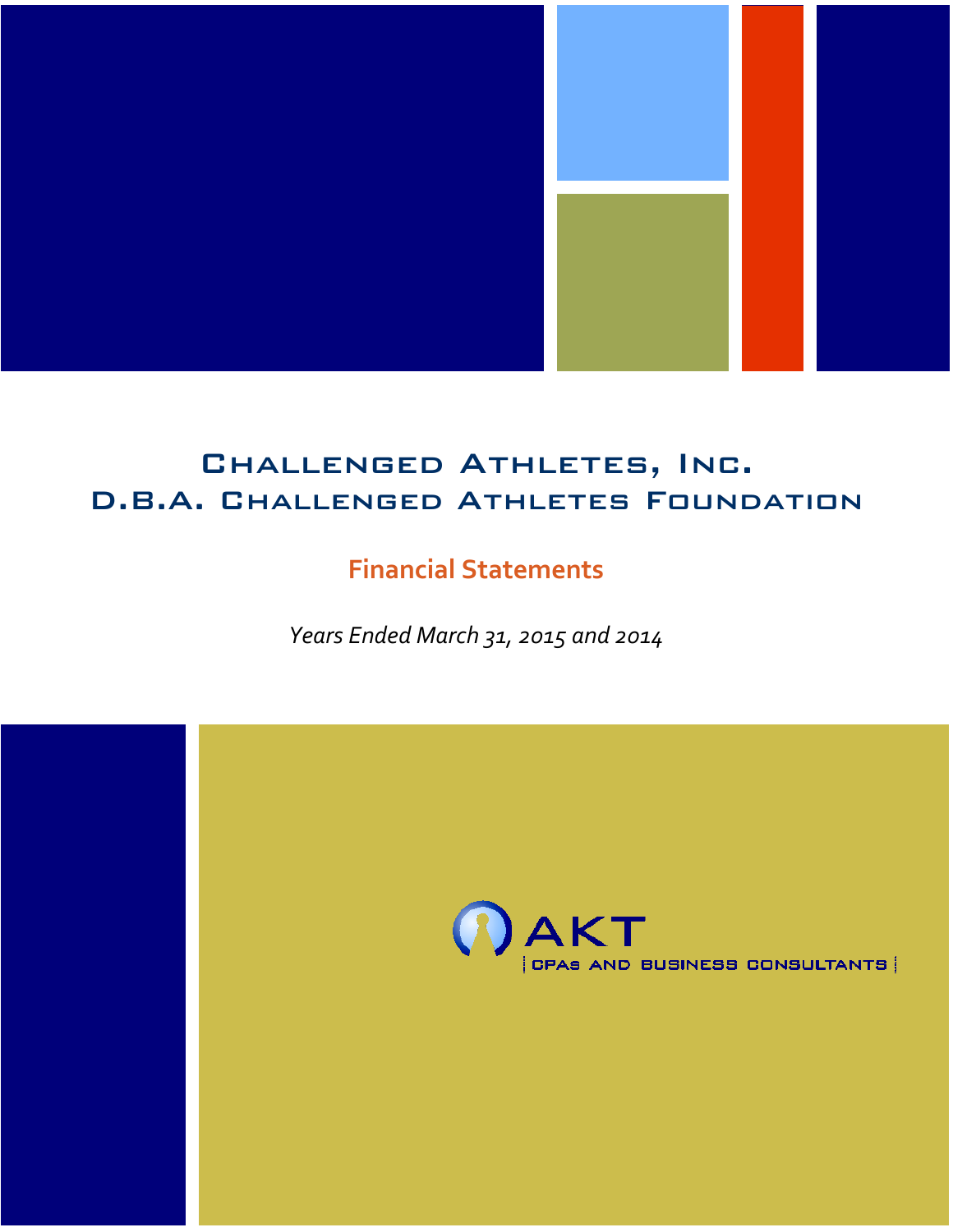# **CHALLENGED ATHLETES, INC. D.B.A. CHALLENGED ATHLETES FOUNDATION Financial Statements** Years Ended March 31, 2015 and 2014

## **Table of Contents**

|                                          | Page |
|------------------------------------------|------|
| Independent Auditors' Report             |      |
| <b>Financial Statements:</b>             |      |
| <b>Statements of Financial Position</b>  | 2    |
| <b>Statements of Activities</b>          | 3    |
| <b>Statements of Functional Expenses</b> | 5    |
| <b>Statements of Cash Flows</b>          |      |
| Notes to Financial Statements            | 8    |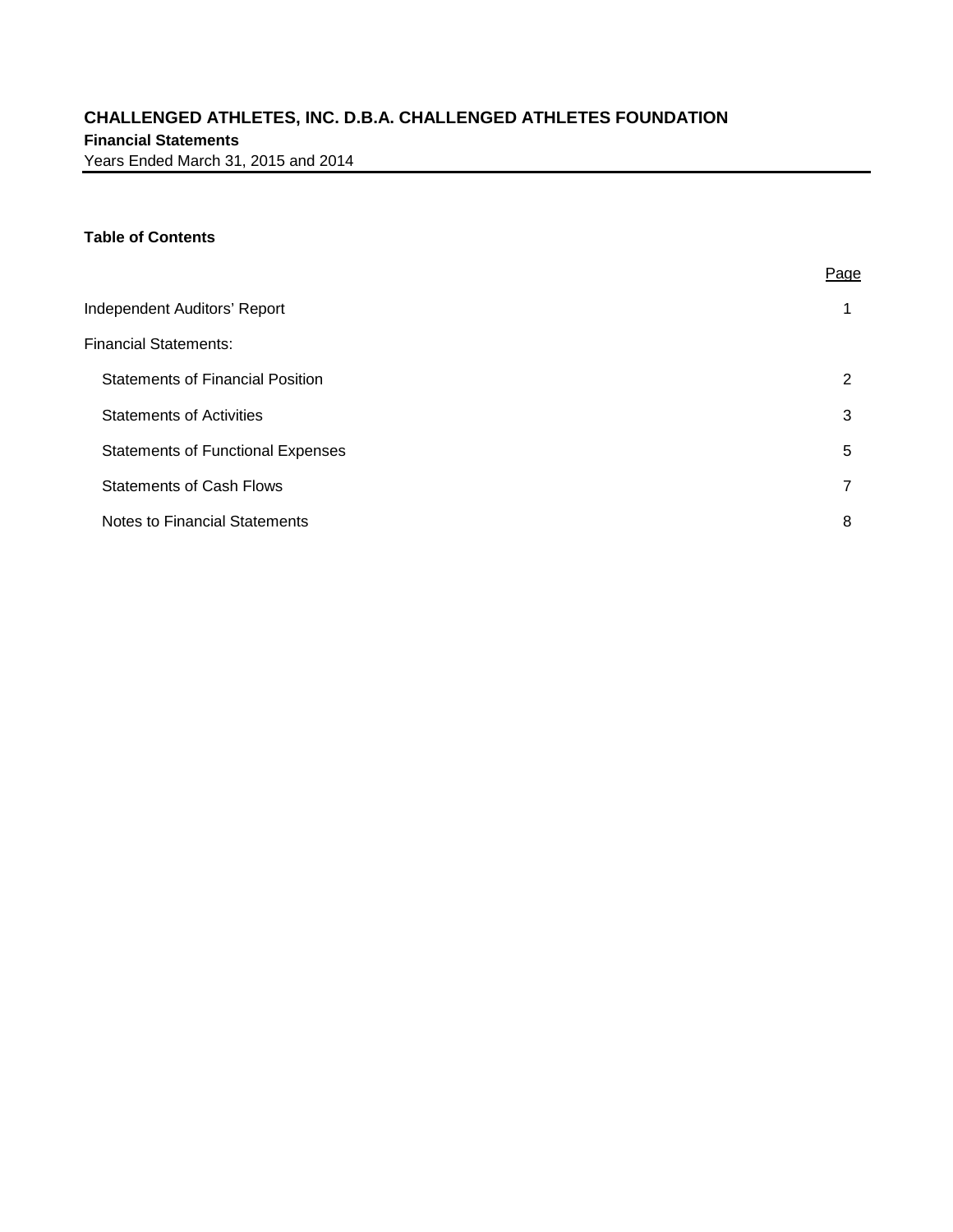



To the Audit Committee Challenged Athletes, Inc. d.b.a. Challenged Athletes Foundation

We have audited the accompanying financial statements of Challenged Athletes, Inc. d.b.a. Challenged Athletes Foundation (a nonprofit organization), which comprise the statements of financial position as of March 31, 2015 and 2014, and the related statements of activities, functional expenses, and cash flows for the years then ended, and the related notes to the financial statements.

#### **Management's Responsibility for the Financial Statements**

Management is responsible for the preparation and fair presentation of these financial statements in accordance with accounting principles generally accepted in the United States of America; this includes the design, implementation, and maintenance of internal control relevant to the preparation and fair presentation of financial statements that are free from material misstatement, whether due to fraud or error.

## **Auditors' Responsibility**

**DAKT** 

Our responsibility is to express an opinion on these financial statements based on our audits. We conducted our audits in accordance with auditing standards generally accepted in the United States of America. Those standards require that we plan and perform the audits to obtain reasonable assurance about whether the financial statements are free from material misstatement.

An audit involves performing procedures to obtain audit evidence about the amounts and disclosures in the financial statements. The procedures selected depend on the auditor's judgment, including the assessment of the risks of material misstatement of the financial statements, whether due to fraud or error. In making those risk assessments, the auditor considers internal control relevant to the entity's preparation and fair presentation of the financial statements in order to design audit procedures that are appropriate in the circumstances, but not for the purpose of expressing an opinion on the effectiveness of the entity's internal control. Accordingly, we express no such opinion. An audit also includes evaluating the appropriateness of accounting policies used and the reasonableness of significant accounting estimates made by management, as well as evaluating the overall presentation of the financial statements.

We believe that the audit evidence we have obtained is sufficient and appropriate to provide a basis for our audit opinion.

## **Opinion**

In our opinion, the financial statements referred to above present fairly, in all material respects, the financial position of Challenged Athletes, Inc. d.b.a. Challenged Athletes Foundation as of March 31, 2015 and 2014, and the changes in its net assets and its cash flows for the years then ended in conformity with accounting principles generally accepted in the United States of America.

 $AKTLLP$ 

San Diego, California October 22, 2015

> 7676 HAZARD CENTER DRIVE, SUITE 1300, SAN DIEGO, CA 92108 PHONE: 619.810.4940 FAX: 619.810.4941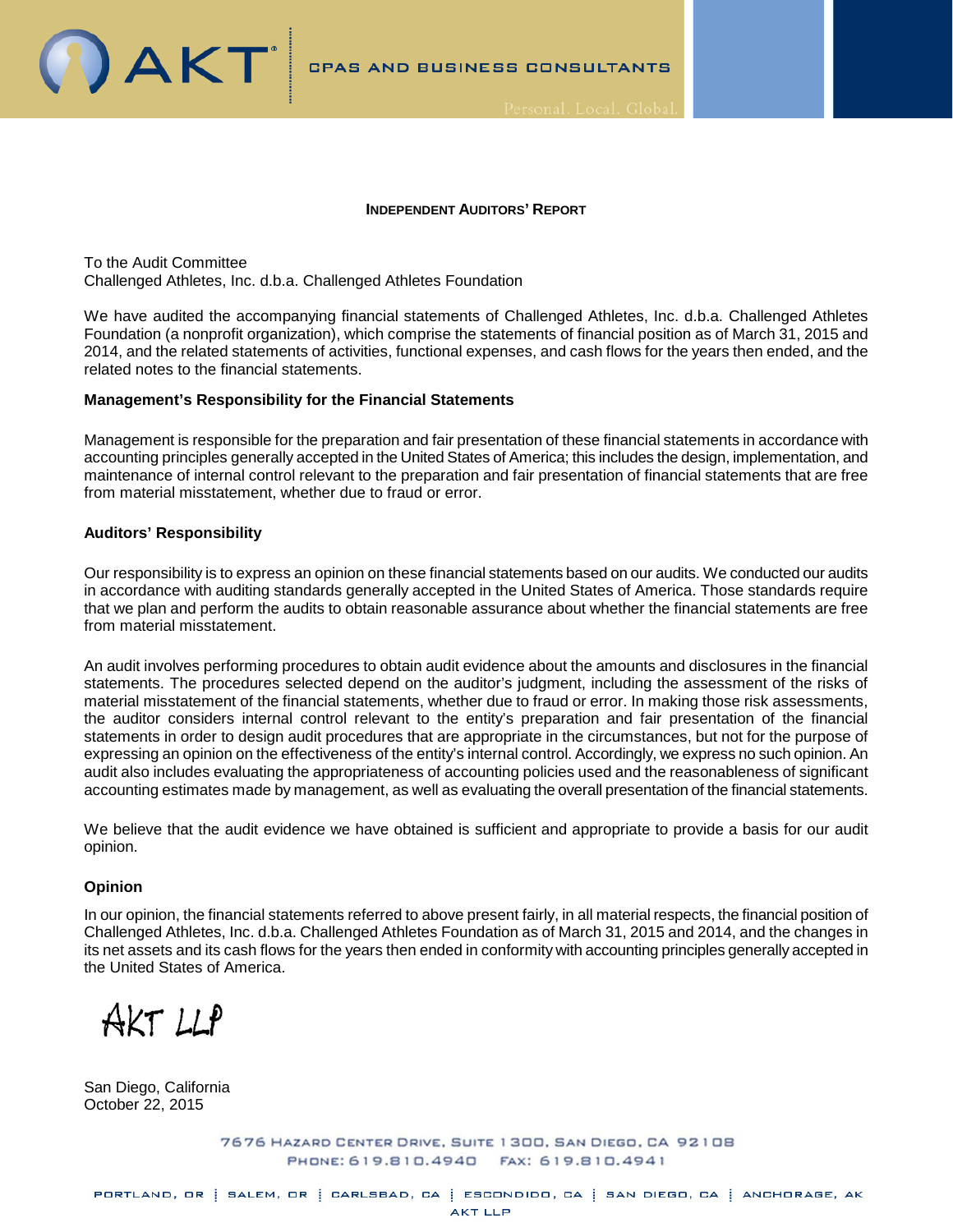# **Statements of Financial Position**

March 31, 2015 and 2014

|                                                                                                                                                                             | 2015                                                                       |      | 2014                                                    |
|-----------------------------------------------------------------------------------------------------------------------------------------------------------------------------|----------------------------------------------------------------------------|------|---------------------------------------------------------|
| <b>ASSETS</b>                                                                                                                                                               |                                                                            |      |                                                         |
| <b>Current Assets:</b><br>Cash<br>Accounts receivable<br>Prepaid expenses<br>Inventory                                                                                      | \$<br>5,887,537 \$<br>707,284<br>124,687<br>127,287                        |      | 2,808,752<br>281,875<br>135,803<br>279,796              |
| <b>Total Current Assets</b>                                                                                                                                                 | 6,846,795                                                                  |      | 3,506,226                                               |
| Non-Current Assets:<br>Property and equipment, net of accumulated depreciation<br>Note receivable - related party<br><b>Total Assets</b>                                    | \$<br>120,024<br>450,000<br>7,416,819 \$                                   |      | 36,167<br>750,000<br>4,292,393                          |
| <b>LIABILITIES AND NET ASSETS</b>                                                                                                                                           |                                                                            |      |                                                         |
| <b>Current Liabilities:</b><br>Accounts payable<br>Deferred revenue<br>Accrued expenses<br>Payable to endowment funds<br>Grants payable<br><b>Total Current Liabilities</b> | \$<br>350,941<br>928,589<br>190,584<br>2,700,000<br>1,159,099<br>5,329,213 | - \$ | 108,425<br>1,006,225<br>102,868<br>967,378<br>2,184,896 |
| <b>Net Assets:</b><br>Unrestricted:<br>Undesignated<br>Board designated                                                                                                     | 1,795,999<br>6,976<br>1,802,975                                            |      | 2,072,966<br>2,072,966                                  |
| Temporarily restricted<br>Permanently restricted                                                                                                                            | 282,631<br>2,000                                                           |      | 32,531<br>2,000                                         |
| <b>Total Net Assets</b>                                                                                                                                                     | 2,087,606                                                                  |      | 2,107,497                                               |
| <b>Total Liabilities and Net Assets</b>                                                                                                                                     | \$<br>7,416,819                                                            | \$   | 4,292,393                                               |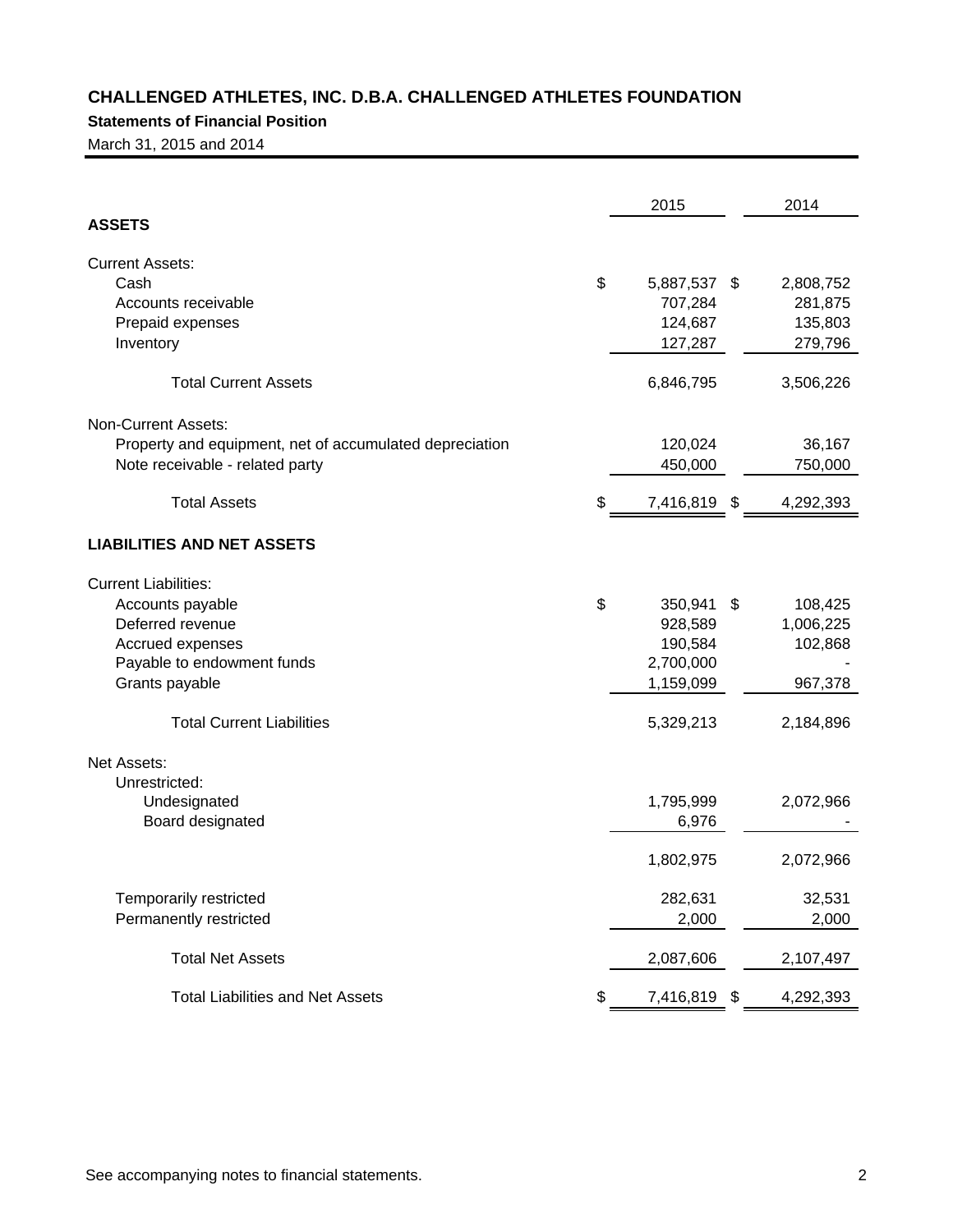# **Statement of Activities**

|                                            | Unrestricted       | Temporarily<br>Restricted | Permanently<br>Restricted | Total           |
|--------------------------------------------|--------------------|---------------------------|---------------------------|-----------------|
| <b>Operating Revenue and Support:</b>      |                    |                           |                           |                 |
| Special events                             | \$<br>6,578,063 \$ | 250,687 \$                |                           | \$<br>6,828,750 |
| Less direct expenses                       | (2,542,954)        | (105, 654)                |                           | (2,648,608)     |
| Contributions and other income             | 3,617,804          | 982,721                   |                           | 4,600,525       |
| In-kind contributions                      | 709,406            | 746,645                   |                           | 1,456,051       |
| Grants                                     | 209,509            |                           |                           | 209,509         |
| Net assets released from restrictions,     |                    |                           |                           |                 |
| satisfaction of program and                |                    |                           |                           |                 |
| time restrictions                          | 1,624,299          | (1,624,299)               |                           |                 |
| <b>Total Operating Revenue and Support</b> | 10,196,127         | 250,100                   |                           | 10,446,227      |
| <b>Operating Expenses:</b>                 |                    |                           |                           |                 |
| Program services:                          |                    |                           |                           |                 |
| <b>Access for Athletes</b>                 | 3,114,938          |                           |                           | 3,114,938       |
| San Diego Triathlon Challenge              | 1,159,242          |                           |                           | 1,159,242       |
| <b>Operation Rebound</b>                   | 581,407            |                           |                           | 581,407         |
| <b>Community Outreach</b>                  | 400,923            |                           |                           | 400,923         |
| Catch a Rising Star                        | 315,523            |                           |                           | 315,523         |
| Paratriathlete Training                    | 126,851            |                           |                           | 126,851         |
| Supporting services:                       |                    |                           |                           |                 |
| Management and general                     | 247,499            |                           |                           | 247,499         |
| Fundraising:                               |                    |                           |                           |                 |
| General                                    | 867,389            |                           |                           | 867,389         |
|                                            |                    |                           |                           |                 |
| Special events                             | 440,559            |                           |                           | 440,559         |
| <b>Total Operating Expenses</b>            | 7,254,331          |                           |                           | 7,254,331       |
| Change in Operations                       | 2,941,796          | 250,100                   |                           | 3,191,896       |
| Non-operating Revenues (Expenses):         |                    |                           |                           |                 |
| Interest income                            | 32,860             |                           |                           | 32,860          |
| Other expense                              | (144, 647)         |                           |                           | (144, 647)      |
| Transfer to San Diego Foundation           | (700,000)          |                           |                           | (700,000)       |
| Transfer to Jewish Community Foundation    | (2,400,000)        |                           |                           | (2,400,000)     |
| Change in Net Assets                       | (269, 991)         | 250,100                   |                           | (19, 891)       |
| Net Assets, beginning                      | 2,072,966          | 32,531                    | 2,000                     | 2,107,497       |
| Net Assets, ending                         | \$<br>1,802,975    | \$<br>282,631             | \$<br>2,000               | \$<br>2,087,606 |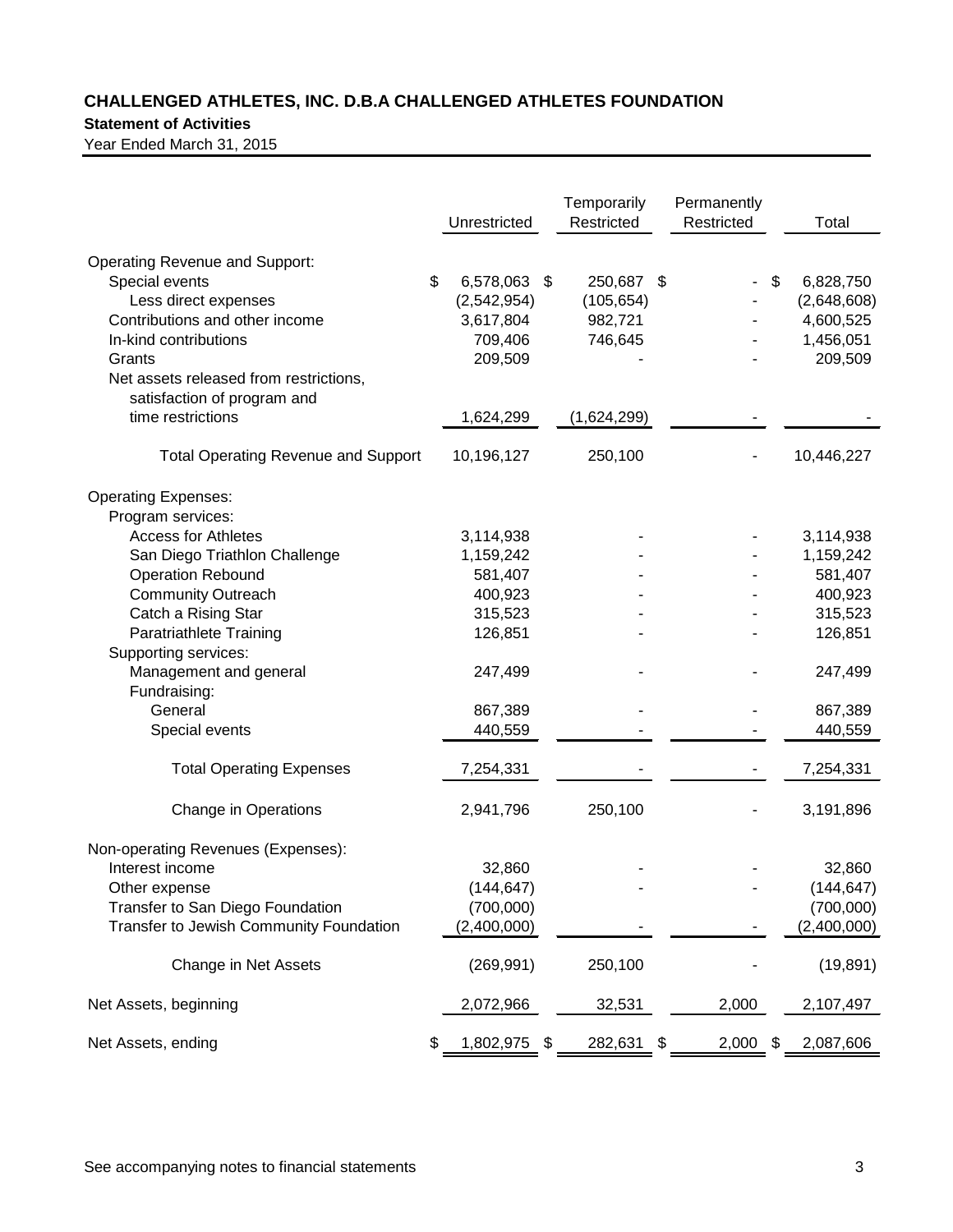# **Statement of Activities**

|                                            | Unrestricted       |     | Temporarily<br>Restricted | Permanently<br>Restricted | Total           |
|--------------------------------------------|--------------------|-----|---------------------------|---------------------------|-----------------|
| <b>Operating Revenue and Support:</b>      |                    |     |                           |                           |                 |
| Special events                             | \$<br>4,111,287 \$ |     |                           | \$                        | \$<br>4,111,287 |
| Less direct expenses                       | (2,237,883)        |     |                           |                           | (2, 237, 883)   |
| Contributions and other income             | 3,239,139          |     | 792,254                   |                           | 4,031,393       |
| In-kind contributions                      | 721,408            |     | 808,666                   |                           | 1,530,074       |
| Grants                                     | 58,000             |     |                           |                           | 58,000          |
| Net assets released from restrictions,     |                    |     |                           |                           |                 |
| satisfaction of program and                |                    |     |                           |                           |                 |
| time restrictions                          | 1,576,143          |     | (1,576,143)               |                           |                 |
| <b>Total Operating Revenue and Support</b> | 7,468,094          |     | 24,777                    |                           | 7,492,871       |
| <b>Operating Expenses:</b>                 |                    |     |                           |                           |                 |
| Program services:                          |                    |     |                           |                           |                 |
| <b>Access for Athletes</b>                 | 2,611,791          |     |                           |                           | 2,611,791       |
| San Diego Triathlon Challenge              | 981,824            |     |                           |                           | 981,824         |
| <b>Community Outreach</b>                  | 499,140            |     |                           |                           | 499,140         |
| <b>Operation Rebound</b>                   | 611,666            |     |                           |                           | 611,666         |
| Catch A Rising Star                        | 309,627            |     |                           |                           | 309,627         |
| Paratriathlete Training                    | 133,048            |     |                           |                           | 133,048         |
| Supporting services:                       |                    |     |                           |                           |                 |
| Management and general                     | 200,215            |     |                           |                           | 200,215         |
| Fundraising:                               |                    |     |                           |                           |                 |
| General                                    | 923,621            |     |                           |                           | 923,621         |
| Special events                             | 390,770            |     |                           |                           | 390,770         |
| <b>Total Operating Expenses</b>            | 6,661,702          |     |                           |                           | 6,661,702       |
| <b>Change in Operations</b>                | 806,392            |     | 24,777                    |                           | 831,169         |
| Non-operating Revenues (Expenses):         |                    |     |                           |                           |                 |
| Interest income                            | 44,766             |     |                           |                           | 44,766          |
| Other income                               | 5,789              |     |                           |                           | 5,789           |
| Transfer to Jewish Community Foundation    | (1,952,705)        |     |                           |                           | (1,952,705)     |
| Change in Net Assets                       | (1,095,758)        |     | 24,777                    |                           | (1,070,981)     |
| Net Assets, beginning                      | 3,168,724          |     | 7,754                     | 2,000                     | 3,178,478       |
| Net Assets, ending                         | \$<br>2,072,966    | -\$ | 32,531 \$                 | $2,000$ \$                | 2,107,497       |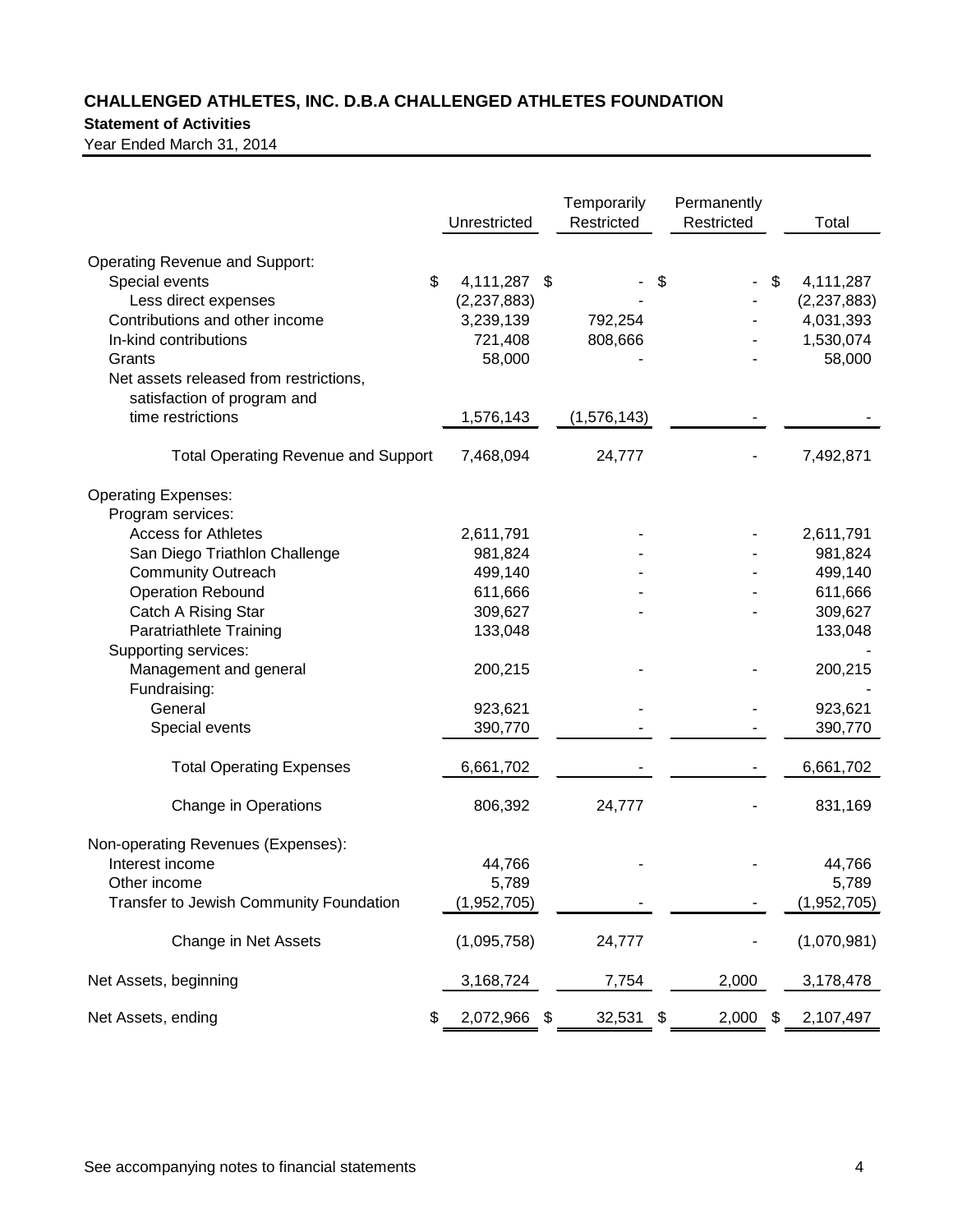# **Statement of Functional Expenses**

|                                                                    |                               |                                     | <b>Program Services</b>        |                               |                              |                             |                               |                                |                                |                                 |
|--------------------------------------------------------------------|-------------------------------|-------------------------------------|--------------------------------|-------------------------------|------------------------------|-----------------------------|-------------------------------|--------------------------------|--------------------------------|---------------------------------|
|                                                                    |                               |                                     |                                |                               |                              |                             |                               | <b>Supporting Services</b>     | Fundraising                    |                                 |
|                                                                    | Access for<br>Athletes        | San Diego<br>Triathlon<br>Challenge | Community<br>Outreach          | Operation<br>Rebound          | Catch A Rising<br>Star       | Paratriathlete<br>Training  | Management<br>and General     | General                        | <b>Special Events</b>          | Total                           |
| \$<br><b>Salaries</b><br><b>Employee benefits</b><br>Payroll taxes | 100,781 \$<br>10,675<br>7,838 | 188,649 \$<br>18,642<br>14,723      | 139,042 \$<br>11,031<br>10,906 | 100,236 \$<br>15,868<br>7,813 | 119,428 \$<br>9,849<br>9,369 | 54,071 \$<br>5,703<br>4,206 | 127,545 \$<br>13,598<br>9,658 | 222,138 \$<br>21,338<br>17,348 | 318,899 \$<br>28,988<br>25,407 | 1,370,789<br>135,692<br>107,268 |
| <b>Total Salaries and</b><br><b>Related Expenses</b>               | 119,294                       | 222,014                             | 160,979                        | 123,917                       | 138,646                      | 63,980                      | 150,801                       | 260,824                        | 373,294                        | 1,613,749                       |
| Accounting                                                         | 2,505                         | 4,294                               | 2,361                          | 2,290                         | 2,290                        | 286                         | 2,941                         | 4,509                          |                                | 21,476                          |
| Bank service charge                                                | 354                           | 607                                 | 333                            | 323                           | 353                          | 40                          | 768                           | 635                            |                                | 3,413                           |
| <b>Building costs</b>                                              | 2,896                         | 5,830                               | 2,733                          | 2,647                         | 2,647                        | 331                         | 3,457                         | 6,293                          | $\overline{a}$                 | 26,834                          |
| Casual labor                                                       | 1,114                         | 2,529                               | 1,050                          | 1,018                         | 1,018                        | 127                         | 1,308                         | 2,004                          | $\sim$                         | 10,168                          |
| Computer consultant                                                | 2,477                         | 4,129                               | 2,567                          | 1,813                         | 2,154                        | 227                         | 2,615                         | 4,298                          | 7,015                          | 27,295                          |
| Computers                                                          | 639                           | 1,065                               | 662                            | 460                           | 555                          | 160                         | 6,104                         | 1,108                          | 4,333                          | 15,086                          |
| Depreciation                                                       |                               |                                     |                                |                               |                              |                             | 14,905                        |                                |                                | 14,905                          |
| Direct event costs                                                 | 408                           | 313,431                             | 3,377                          | 2,473                         | 50,450                       | 8,999                       | 1,426                         | 283,177                        | ÷.                             | 663,741                         |
| Gifts                                                              | 16                            | 1,594                               | 278                            | 105                           | 479                          |                             | 610                           | 3,320                          |                                | 6,402                           |
| Grants given                                                       | 2,174,209                     |                                     | 58,440                         | 352,828                       | 13,000                       |                             |                               | 4,361                          | 11,098                         | 2,613,936                       |
| In-kind benefits                                                   | 745,090                       | 395,182                             |                                | 1,555                         |                              | $\overline{\phantom{a}}$    | 1,975                         | 288                            | $\sim$                         | 1,144,090                       |
| Insurance                                                          | 2,827                         | 4,902                               | 2,664                          | 2,586                         | 3,023                        | 324                         | 3,242                         | 11,305                         |                                | 30,873                          |
| Internet                                                           | 638                           | 1,094                               | 602                            | 583                           | 583                          | 73                          | 928                           | 2,587                          | 2,275                          | 9,363                           |
| Legal services                                                     | $\overline{2}$                | $\overline{4}$                      | 181                            | 2,358                         | $\overline{2}$               |                             | 4,945                         | 1,504                          |                                | 8,996                           |
| Licenses and fees                                                  | 172                           | 337                                 | 160                            | 734                           | 156                          | 19                          | 744                           | 1,774                          |                                | 4,096                           |
| Meetings                                                           | 178                           | 3,449                               | 191                            | 253                           | 44                           | 2                           | 11,826                        | 7,692                          | 3,232                          | 26,867                          |
| Occupancy                                                          | 39,439                        | 16,395                              | 32,675                         | 36,045                        | 36,068                       | 4,517                       | 10,869                        | 17,228                         | 28,471                         | 221,707                         |
| Office copy machine                                                | 569                           | 975                                 | 536                            | 519                           | 520                          | 65                          | 745                           | 1,024                          |                                | 4,953                           |
| Office costs                                                       | 2,873                         | 4,094                               | 769                            | 815                           | 767                          | 85                          | 6,059                         | 8,528                          | 3,991                          | 27,981                          |
| Outside services                                                   | 20                            | 24                                  | 9                              | 9                             | 9                            | $\overline{1}$              | 241                           | 297                            |                                | 610                             |
| Payroll services                                                   | 766                           | 1,313                               | 723                            | 701                           | 701                          | 88                          | 876                           | 1,378                          | 1,861                          | 8,407                           |
| Postage and shipping                                               | 1,101                         | 3,308                               | 1,454                          | 1,764                         | 1,348                        | 534                         | 756                           | 12,579                         |                                | 22,844                          |
| Program development                                                |                               |                                     |                                |                               |                              |                             | 450                           | 795                            |                                | 1,245                           |
| Promotions                                                         | 7,084                         | 163,128                             | 31,262                         | 39,865                        | 55,603                       | 46,447                      | 7,563                         | 202,489                        |                                | 553,441                         |
| Recruiting                                                         |                               |                                     |                                |                               |                              |                             | 1,893                         | 10,355                         |                                | 12,248                          |
| Rentals                                                            |                               | 1,509                               |                                |                               | $\overline{\phantom{a}}$     | $\overline{\phantom{a}}$    | 20                            | 638                            | ÷                              | 2,167                           |
| Software                                                           | 5,661                         | 61                                  | 410                            | 1,534                         | 31                           | 19                          | 772                           | 228                            | 1,813                          | 10,529                          |
|                                                                    |                               |                                     | 91,875                         |                               |                              |                             |                               |                                |                                | 92,675                          |
| Spokesperson                                                       |                               |                                     |                                |                               | 800                          |                             |                               |                                |                                |                                 |
| Telephone equipment                                                | 1,332                         | 2,362                               | 1,321                          | 1,218                         | 1,282                        | 153                         | 3,607                         | 2,870                          | 3,176                          | 17,321                          |
| Training courses                                                   | 8                             | 14                                  | 232                            | 8                             | 8                            | $\overline{\mathbf{1}}$     | 1,320                         | 7,423                          |                                | 9,014                           |
| <b>Utilities</b>                                                   | 3,266                         | 5,598                               | 3,079                          | 2,986                         | 2,986                        | 373                         | 3,733                         | 5,878                          |                                | 27,899                          |
| <b>Total Expenses</b><br>S                                         | 3,114,938<br>-\$              | 1,159,242<br>- \$                   | 400,923<br>\$                  | 581,407<br>-\$                | 315,523<br>- \$              | 126,851                     | 247,499<br>\$<br>- \$         | 867,389                        | 440,559<br>- \$<br>£.          | 7,254,331                       |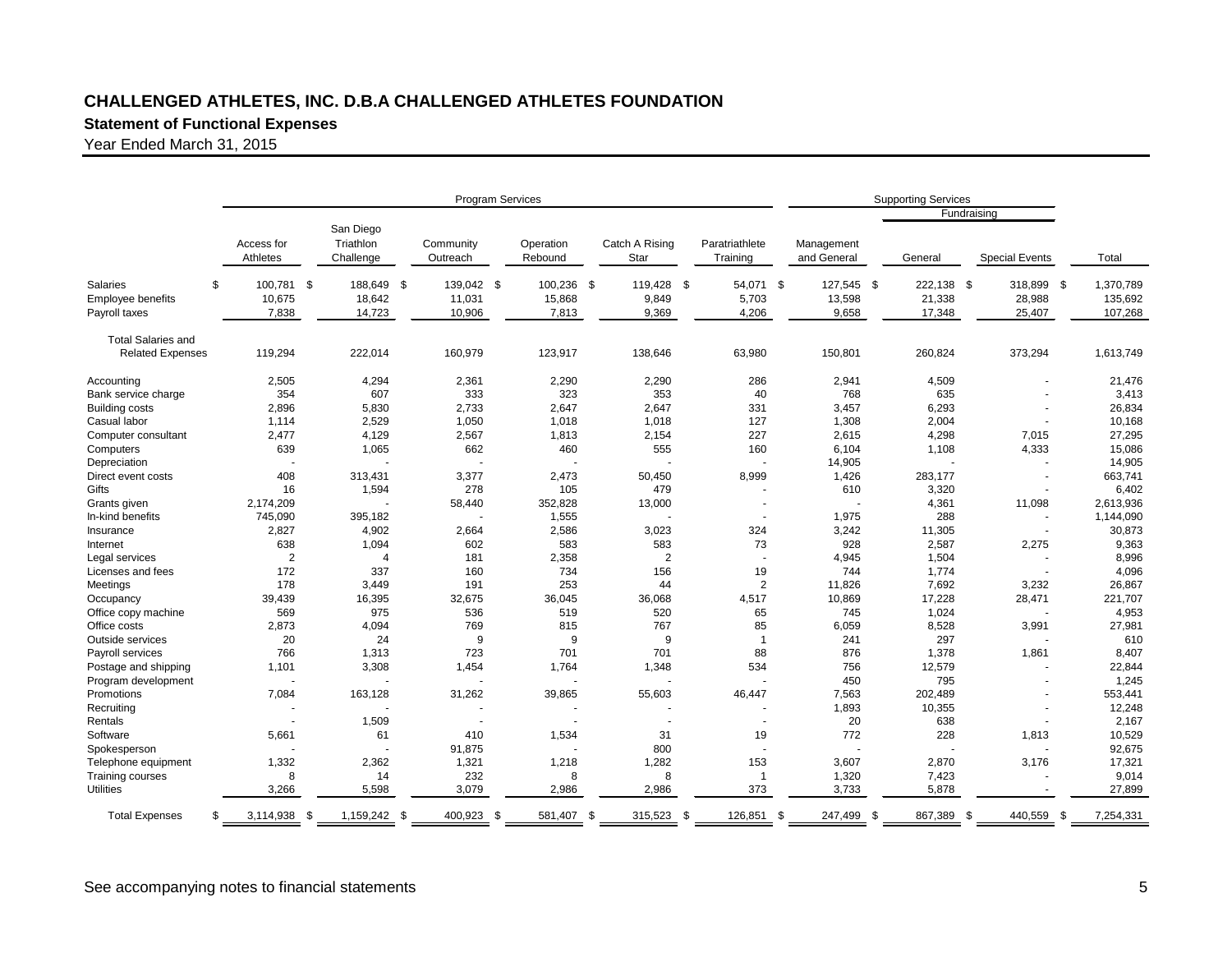# **Statement of Functional Expenses**

|                                       | <b>Program Services</b> |                                     |                       |                      |                               |                            | <b>Supporting Services</b> |              |                       |                 |
|---------------------------------------|-------------------------|-------------------------------------|-----------------------|----------------------|-------------------------------|----------------------------|----------------------------|--------------|-----------------------|-----------------|
|                                       | Fundraising             |                                     |                       |                      |                               |                            |                            |              |                       |                 |
|                                       | Access for<br>Athletes  | San Diego<br>Triathlon<br>Challenge | Community<br>Outreach | Operation<br>Rebound | Catch A Rising<br>Star        | Paratriathlete<br>Training | Management<br>and General  | General      | <b>Special Events</b> | Total           |
| <b>Salaries</b><br>\$                 | 105.438 \$              | 176.117 \$                          | 105.953 \$            | 97.585 \$            | 92.178 \$                     | 56.259 \$                  | 111.746 \$                 | 198.131 \$   | 332.408<br>- \$       | 1.275.815       |
| <b>Employee benefits</b>              | 9,130                   | 15,725                              | 7,731                 | 13,179               | 7,972                         | 4,875                      | 9,669                      | 17,681       | 28,815                | 114,777         |
| Payroll taxes                         | 8,627                   | 14,406                              | 7,307                 | 7,983                | 7,536                         | 4,604                      | 9,658                      | 16,204       | 26,668                | 102,993         |
|                                       |                         |                                     |                       |                      |                               |                            |                            |              |                       |                 |
| <b>Total Salaries and</b>             |                         |                                     |                       |                      |                               |                            |                            |              |                       |                 |
| <b>Related Expenses</b>               | 123,195                 | 206,248                             | 120,991               | 118,747              | 107,686                       | 65,738                     | 131,073                    | 232,016      | 387,891               | 1,493,585       |
|                                       |                         |                                     | 1,897                 |                      |                               | 262                        | 2,688                      |              |                       |                 |
| Accounting                            | 2,290<br>333            | 3,925<br>570                        | 276                   | 2,093<br>304         | 2,093<br>304                  | 38                         | 633                        | 4,121<br>598 |                       | 19,369<br>3,056 |
| Bank service charge                   |                         |                                     |                       |                      |                               | 417                        |                            |              |                       |                 |
| <b>Building costs</b><br>Casual labor | 3,651<br>462            | 6,566                               | 3,027                 | 3,337                | 3,337<br>$\ddot{\phantom{1}}$ |                            | 4,180                      | 7,931        |                       | 32,446<br>462   |
| Computer consultant                   | 686                     | 1,143                               | 648                   | 506                  | 597                           | 63                         | 724                        | 1,128        | 63                    | 5,558           |
| Computers                             | 771                     | 1,286                               | 729                   | 569                  | 671                           | 71                         | 814                        | 1,360        | 71                    | 6,342           |
| Depreciation                          |                         |                                     |                       |                      |                               |                            | 20,213                     |              | ÷,                    | 20,213          |
| Direct event costs                    | 11,579                  | 304,592                             | 46,789                | 6,500                | 53,461                        | 17,677                     |                            | 433,395      |                       | 873,993         |
| Gifts                                 | 123                     | 428                                 | $\overline{4}$        | 161                  | 8                             | $\mathbf{1}$               | 712                        | 2,891        |                       | 4,328           |
| Grants given                          | 1,662,894               |                                     | 110,854               | 354,333              | 15,000                        |                            |                            |              |                       | 2,143,081       |
| In-kind benefits                      | 734,702                 | 272,859                             | 6,602                 | 31,148               | 900                           | 3,153                      | 2,542                      | 1,660        | $\sim$                | 1,053,566       |
| Insurance                             | 2,811                   | 4,816                               | 2,327                 | 2,570                | 2,935                         | 322                        | 3,207                      | 11,151       | $\sim$                | 30,139          |
| Internet                              | 671                     | 1,150                               | 556                   | 613                  | 613                           | 77                         | 766                        | 1,165        | 77                    | 5,688           |
| Legal services                        | 5                       | 9                                   | 393                   | 252                  | 5                             | $\overline{1}$             | 9,414                      | 10           | $\sim$                | 10,089          |
| Licenses and fees                     | 265                     | 519                                 | 218                   | 1,132                | 240                           | 30                         | 710                        | 1,723        | ÷.                    | 4,837           |
| Meetings                              | 291                     | 3,090                               | 147                   | 213                  | 134                           | $\overline{4}$             | 301                        | 3,518        | 1,221                 | 8,919           |
| Occupancy                             | 38,132                  | 15,851                              | 31,592                | 34,851               | 34,873                        | 4,367                      | 10,508                     | 15,585       | 1,064                 | 186,823         |
| Office copy machine                   | 497                     | 852                                 | 412                   | 454                  | 455                           | 57                         | 651                        | 895          |                       | 4,273           |
| Office costs                          | 2.179                   | 2,594                               | 904                   | 1,038                | 947                           | 108                        | 2,964                      | 5,250        | 107                   | 16,091          |
| Outside services                      |                         | 622                                 |                       |                      |                               |                            |                            | 59           |                       | 681             |
| Payroll services                      | 740                     | 1,270                               | 614                   | 677                  | 677                           | 85                         | 846                        | 1,248        | 85                    | 6,242           |
| Postage and shipping                  | 1.033                   | 4,609                               | 1,310                 | 2.595                | 2,021                         | 309                        | 1,416                      | 9,707        | ÷.                    | 23,000          |
| Promotions                            | 10,960                  | 139,854                             | 70,684                | 45,885               | 78,203                        | 39,820                     | 279                        | 178,635      | $\blacksquare$        | 564,320         |
| Rentals                               | $\overline{2}$          | 1,253                               | $\overline{2}$        | $\overline{2}$       | $\overline{2}$                |                            | 152                        | $\Delta$     |                       | 1,417           |
| Software                              | 9,641                   | 234                                 | 37                    | 41                   | 41                            | 5                          | 92                         | 316          | 5                     | 10,412          |
| Spokesperson                          |                         | 740                                 | 94,724                | 100                  | 800                           |                            |                            |              | ÷,                    | 96,364          |
| Telephone equipment                   | 1,625                   | 2,881                               | 1,346                 | 1,485                | 1,564                         | 186                        | 2,500                      | 3,045        | 186                   | 14,818          |
| <b>Training courses</b>               | 21                      | 36                                  | 207                   | 19                   | 19                            | $\overline{2}$             | 279                        | 2,335        |                       | 2,918           |
| <b>Utilities</b>                      | 2,232                   | 3,827                               | 1,850                 | 2,041                | 2,041                         | 255                        | 2,551                      | 3,875        |                       | 18,672          |
| <b>Total Expenses</b>                 | 2,611,791 \$            | 981,824<br>- \$                     | 499,140<br>- \$       | 611,666 \$           | 309,627 \$                    | 133,048 \$                 | 200,215 \$                 | 923,621 \$   | 390,770<br>- \$       | 6,661,702       |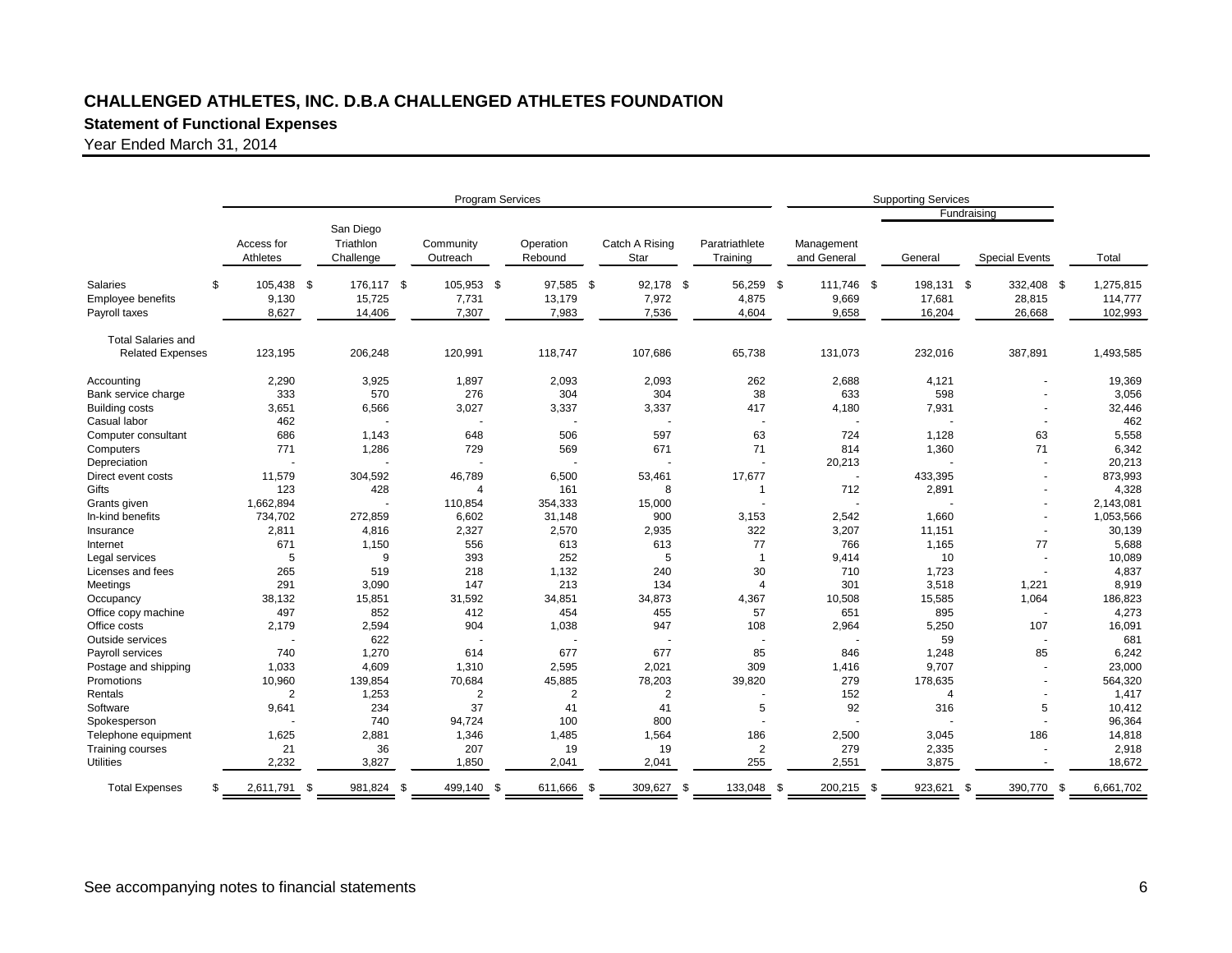## **Statements of Cash Flows**

Years Ended March 31, 2015 and 2014

|                                                  | 2015                | 2014        |
|--------------------------------------------------|---------------------|-------------|
| Cash Flows from Operating Activities:            |                     |             |
| Change in Net Assets                             | \$<br>$(19,891)$ \$ | (1,070,981) |
| Adjustments to reconcile change in net assets to |                     |             |
| net cash provided by operating activities:       |                     |             |
| Depreciation                                     | 14,905              | 20,213      |
| In-kind donations of fixed assets                |                     | (31, 014)   |
| Changes in operating assets and liabilities:     |                     |             |
| Accounts receivable                              | (425, 409)          | (17, 934)   |
| Prepaid expenses                                 | 11,116              | 110,351     |
| Inventory                                        | 152,509             | (135, 488)  |
| Accounts payable                                 | 242,516             | 39,359      |
| Deferred revenue                                 | (77, 636)           | (429, 247)  |
| Accrued expenses                                 | 87,716              | 33,428      |
| Payable to endowment funds                       | 2,700,000           |             |
| Grants payable                                   | 191,721             | 254,959     |
| Net Cash Provided (Used) by Operating Activities | 2,877,547           | (1,226,354) |
| Cash Flows from Investing Activities:            |                     |             |
| Proceeds from note receivable                    | 300,000             | 350,000     |
| Purchases of property and equipment              | (98, 762)           |             |
| Net Cash Provided by Investing Activities        | 201,238             | 350,000     |
| Net Increase (Decrease) in Cash                  | 3,078,785           | (876, 354)  |
| Cash, beginning                                  | 2,808,752           | 3,685,106   |
| Cash, ending                                     | \$<br>5,887,537     | 2,808,752   |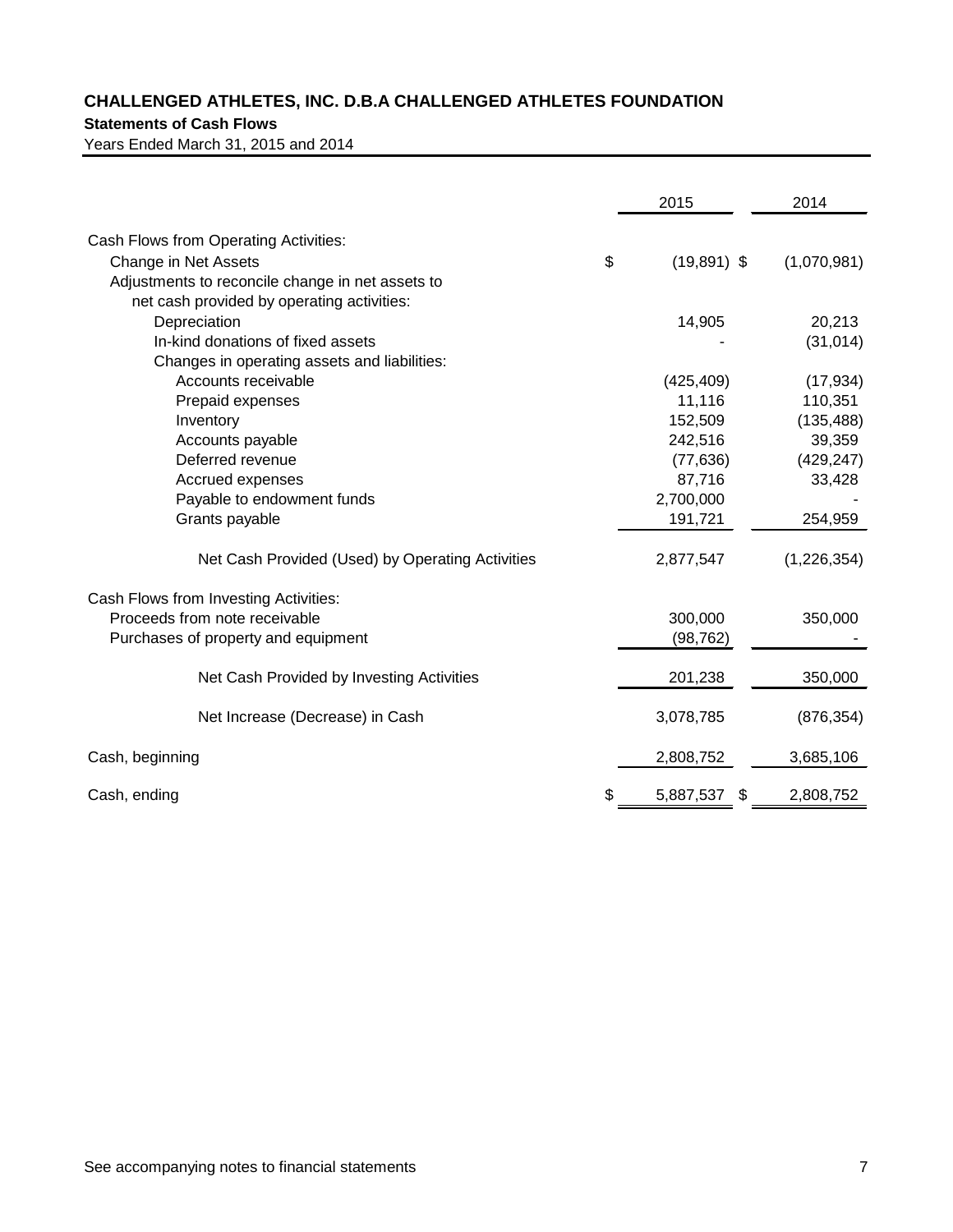## **Notes to Financial Statements**

Years Ended March 31, 2015 and 2014

#### **Note 1 – Organization and Summary of Significant Accounting Policies**

#### Nature of Activities

Challenged Athletes, Inc. d.b.a. Challenged Athletes Foundation (Foundation) is a nonprofit organization incorporated on February 1, 1997 under the laws of the state of California. It is the mission of the Foundation to provide opportunities and support to people with physical disabilities so they can pursue active lifestyles through physical fitness and competitive athletics. It is the Foundation's belief that involvement in sports at any level will increase selfesteem, encourage independence and enhance quality of life. Funds for the Foundation's operations are raised primarily through contributions from private donors, sponsors and special events.

#### Financial Statement Presentation

The Foundation reports information regarding its financial position and activities according to three classes of net assets: unrestricted net assets, temporarily restricted net assets, and permanently restricted net assets.

- Unrestricted net assets represent expendable funds available for operations, which are not otherwise limited by donor restrictions.
- Temporarily restricted net assets consist of contributed funds subject to donor-imposed restrictions contingent upon specific performance of a future event or a specific passage of time before the Foundation may spend the funds.
- Permanently restricted net assets are subject to irrevocable donor restrictions requiring that the assets be maintained in perpetuity usually for the purpose of generating investment income to fund current operations.

#### Use of Estimates

The preparation of financial statements in conformity with generally accepted accounting principles requires management to make estimates and assumptions that affect certain reported amounts and disclosures. Accordingly, actual results could differ from those estimates.

## Fair Value Measurements

The Foundation defines fair value as the exchange price that would be received for an asset or paid for a liability in the principal or most advantageous market. The Foundation applies fair value measurements to assets and liabilities that are required to be recorded at fair value under generally accepted accounting principles. Fair value measurement techniques maximize the use of observable inputs and minimize the use of unobservable inputs.

The carrying value of cash, receivables, and payables approximates fair values as of March 31, 2015 and 2014, due to the relative short maturities of these instruments.

## Accounts Receivable

Accounts receivable arise in the normal course of business. It is the policy of management to review the outstanding accounts receivable at year end, as well as the bad debt write-offs experienced in the past, and establish an allowance for doubtful accounts for uncollectible amounts. At March 31, 2015 and 2014, management had determined that accounts receivable were fully collectible; therefore no allowance for doubtful accounts was considered necessary.

#### Inventory

Inventory consists of merchandise promoting the Foundation. Inventory is valued at the lower of cost or market, using the first-in, first-out basis.

#### Property and Equipment

Acquisitions of property and equipment of \$2,000 or more are capitalized and recorded at cost. Donated property and equipment are recorded at fair value at the date of the gift. Depreciation is computed using the straight-line method over the estimated useful life of the assets, ranging from three to ten years.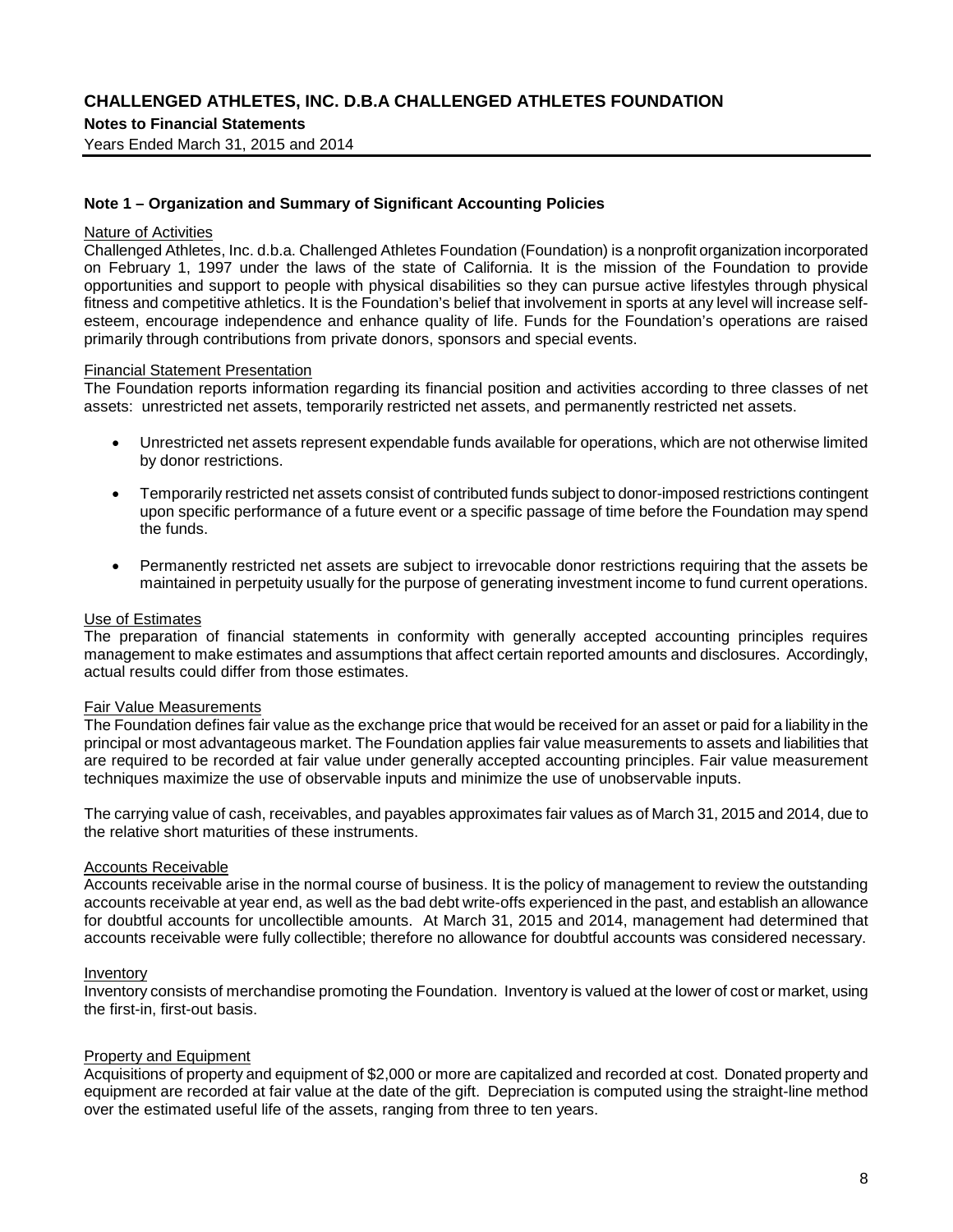#### **Notes to Financial Statements**

Years Ended March 31, 2015 and 2014

## **Note 1 – Organization and Summary of Significant Accounting Policies, continued**

#### Deferred Revenue

Entry fees received in advance of related events are recorded as deferred revenue.

#### Grants Payable

Grants authorized by the Foundation's Board of Directors but not yet paid are reported as liabilities to be paid in future years.

#### Revenue and Support

Contributions received are recorded as unrestricted, temporarily restricted, or permanently restricted support, depending on the existence and/or nature of any donor restrictions. All donor-restricted support is reported as an increase in temporarily or permanently restricted net assets, depending on the nature of the restriction. When a restriction expires (that is, when a stipulated time restriction ends or purpose restriction is accomplished), temporarily restricted net assets are reclassified to unrestricted net assets and reported in the statements of activities as net assets released from restrictions.

### Donated Materials

The Foundation receives donated materials from various individuals and organizations. In-kind contributions of these materials that do not meet the criteria for capitalization are recorded at estimated fair market value as support and expense in the period in which the materials are contributed.

Many individuals volunteer their time and perform a variety of tasks that assist the Foundation with various programs. The services do not meet the criteria for recognition as a contribution, and are not reflected in the financial statements. The fair market value of contributed professional services is reported as support and expense in the period in which the services are performed.

## Income Taxes

The Foundation is exempt from income taxes under Section 501(c)(3) of the Internal Revenue Code and Section 23701(d) of the California Revenue and Taxation Code. The Foundation, however, may be subject to tax on income which is not related to its exempt purpose. For the years ended March 31, 2015 and 2014, no such unrelated business taxable income was reported and, therefore, no provision for income taxes has been made. The Foundation is not a private foundation.

#### Accounting for Uncertain Tax Positions

The Association follows the provisions of uncertain tax positions as addressed in Financial Accounting Standards Board (FASB) Accounting Standards Codification. The Association recognizes accrued interest and penalties associated with uncertain tax positions as part of the income tax provision, when applicable. There are no amounts accrued in the financial statements related to uncertain tax positions for the years ended March 31, 2015 and 2014. The Foundation files informational and income tax returns in the United States and various state and local jurisdictions.

#### Subsequent Events

The Foundation has evaluated subsequent events through October 22, 2015, which is the date the financial statements were available to be issued.

## **Note 2 – Concentration of Credit Risk**

The Foundation maintains its cash in bank deposit accounts that are either insured by the Federal Deposit Insurance Corporation (FDIC) up to a limit of \$250,000 per depositor or certain non-interest bearing accounts that are fully insured by the FDIC. At March 31, 2015, the Foundation's uninsured cash balance was \$6,479,314.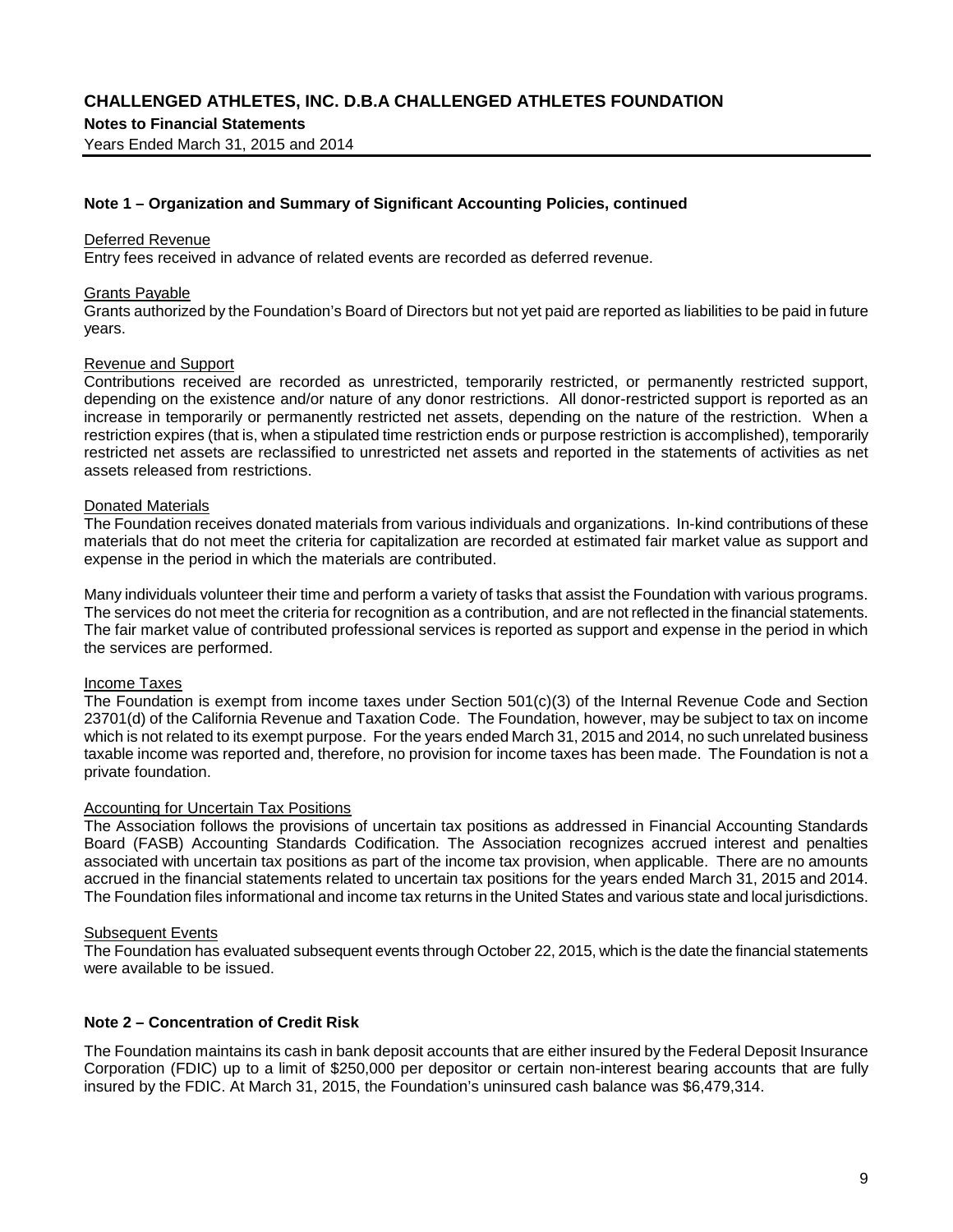**Notes to Financial Statements**

Years Ended March 31, 2015 and 2014

## **Note 3 – Property and Equipment**

Property and equipment consist of the following:

|                               | 2015          |      | 2014      |
|-------------------------------|---------------|------|-----------|
| Equipment and furniture       | \$<br>30,780  | - \$ | 26,837    |
| Vehicles                      | 31,014        |      | 31,014    |
| Work in progress              | 94,819        |      |           |
|                               | 156,613       |      | 57,851    |
| Less accumulated depreciation | (36, 589)     |      | (21, 684) |
|                               | \$<br>120.024 | \$.  | 36,167    |

## **Note 4 – Note Receivable**

The Foundation entered into a promissory note agreement with CAF Property, Inc. (Organization), a related party, on June 3, 2010 where the Organization can borrow a maximum amount of \$1,500,000. The note incurs interest at the rate of 4% annually with interest only payments due monthly with the entire unpaid balance and accrued interest due May 1, 2020.

## **Note 5 – Restrictions on Net Assets**

Temporarily restricted net assets are available for the following purposes:

|                                                            |    | 2015    | 2014   |
|------------------------------------------------------------|----|---------|--------|
| <b>Time Restrictions - Vehicles</b>                        | \$ | 12.923  | 23.261 |
| <b>Purpose Restriction - Operation Rebound</b>             |    | 205,672 |        |
| <b>Purpose Restriction - Rose Fund</b>                     |    | 54.766  |        |
| Purpose Restriction - Catch A Rising Star - Boston Support |    | 9.270   | 9,270  |
|                                                            | S  | 282.631 | 32.531 |

During the years ended March 31, 2015 and 2014, net assets were released from donor restrictions by incurring expenditures satisfying the restrictions as follows:

| Releases:                    | 2015            |      | 2014      |
|------------------------------|-----------------|------|-----------|
| <b>Purpose Restrictions:</b> |                 |      |           |
| <b>Access for Athletes</b>   | \$<br>1,124,455 | - \$ | 844.057   |
| Catch a Rising Star          | 17,110          |      | 17,300    |
| Catch a Rising Star Boston   | 858             |      | 45,698    |
| <b>Community Outreach</b>    | 2,672           |      | 3,053     |
| <b>Operation Rebound</b>     | 411,866         |      | 430,953   |
| San Diego Mentorship Program | 27,000          |      | 156,422   |
| Paratriathlete Training      | 30,000          |      | 63,153    |
| Time Restrictions:           |                 |      |           |
| <b>Vehicles</b>              | 10,338          |      | 15,507    |
|                              | \$<br>1.624.299 | S    | 1.576.143 |